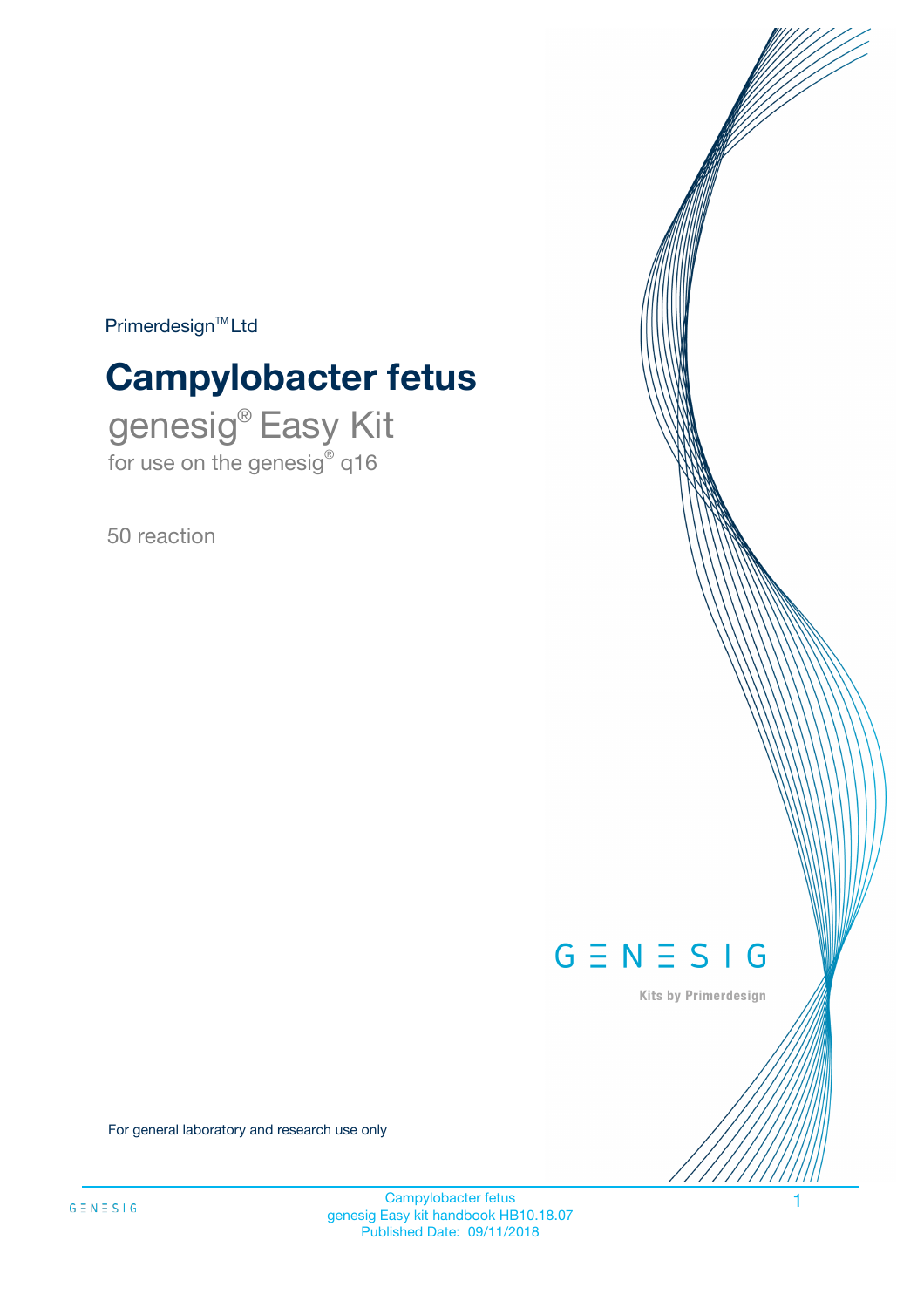## genesig® Easy: at a glance guide

#### **For each DNA test**

| Component              | <b>Volume</b> | Lab-in-a-box pipette |  |
|------------------------|---------------|----------------------|--|
| C.fetus reaction mix   | 10 µl         |                      |  |
| <b>Your DNA sample</b> | 10 µl         |                      |  |

#### **For each positive control**

| Component                 | Volume          | Lab-in-a-box pipette |  |
|---------------------------|-----------------|----------------------|--|
| C.fetus reaction mix      | 10 <sub>µ</sub> |                      |  |
| Positive control template | 10 <sub>µ</sub> |                      |  |

#### **For each negative control**

| Component            | Volume          | Lab-in-a-box pipette |  |
|----------------------|-----------------|----------------------|--|
| C.fetus reaction mix | 10 <sub>µ</sub> |                      |  |
| <b>Water</b>         | 10 <sub>µ</sub> |                      |  |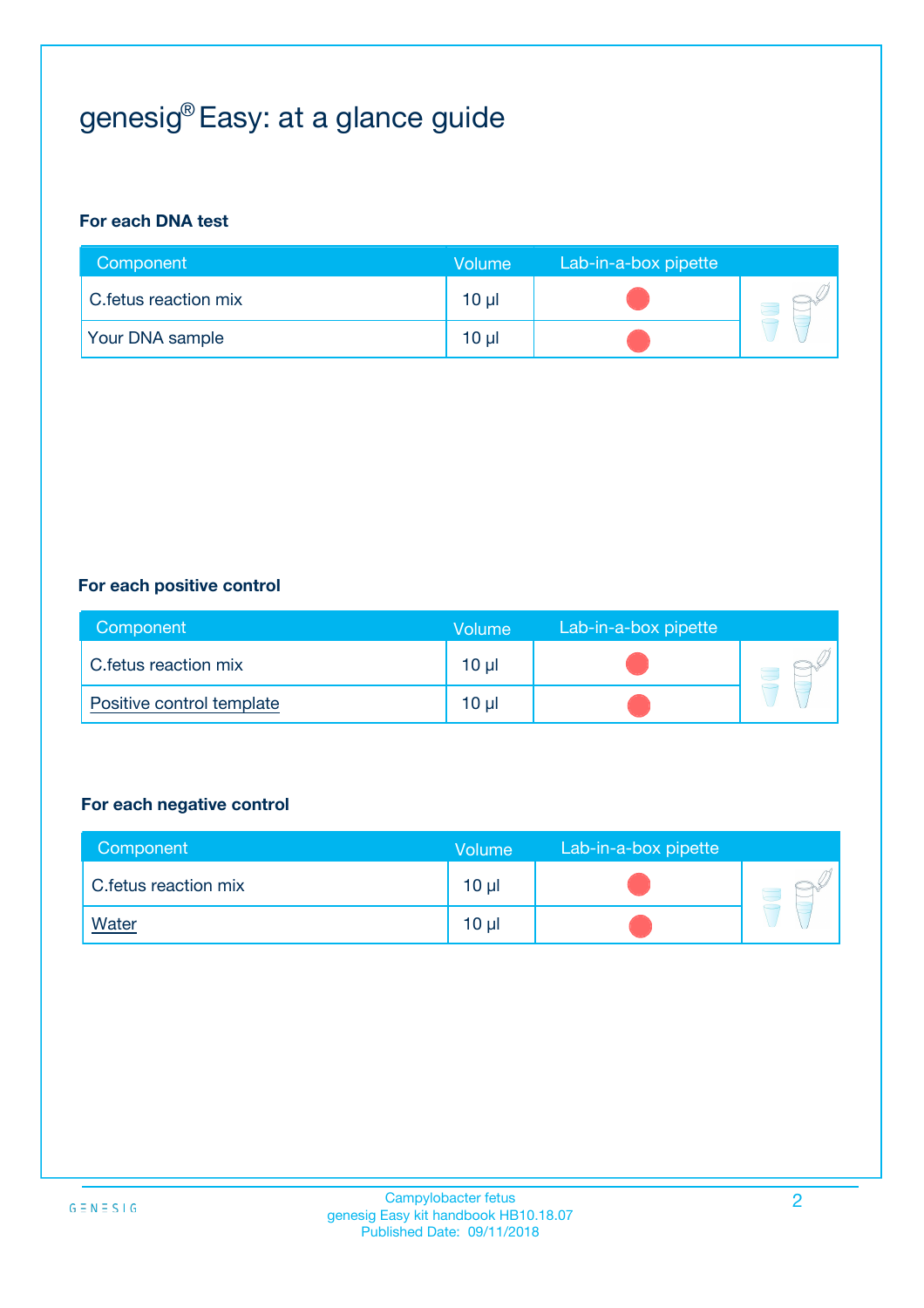## Kit Contents



### Reagents and equipment to be supplied by the user

#### **genesig® q16 instrument**

#### **genesig® Easy Extraction Kit**

This kit is designed to work well with all processes that yield high quality RNA and DNA but the genesig Easy extraction method is recommended for ease of use.

#### **genesig® Lab-In-A-Box**

The genesig Lab-In-A-Box contains all of the pipettes, tips and racks that you will need to use a genesig Easy kit. Alternatively if you already have these components and equipment these can be used instead.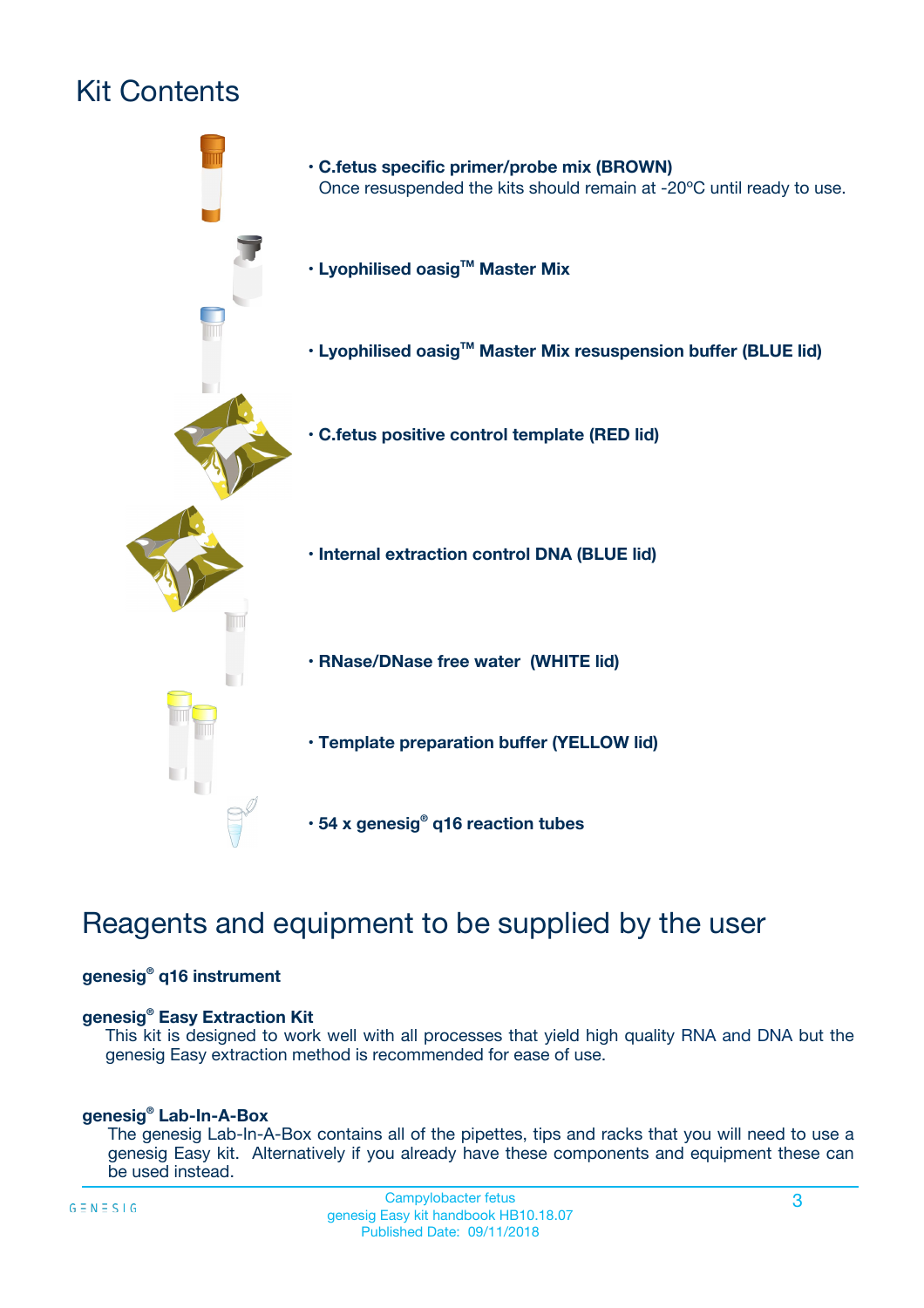### Step-by-step guide

### 1. Create your reaction mix



Use the blue pipette to transfer 500µl**\*** of the oasig Master Mix resuspension buffer into the tube of lyophilised oasig Master Mix and mix well by gently swirling. Then transfer all of that master mix into the brown tube labelled C.fetus primers/probe.

**\***Transfering 525µl of the oasig Master Mix resuspension buffer to your oasig Master Mix (instead of the 500µl recommended above) will enable you to take full advantage of the 50 reactions by accounting for volume losses during pipetting. In order to do so with the genesig Easy fixed volume pipettes use 1x blue, 2x red and 1x grey pipettes to make the total volume. Please be assured that this will not adversely affect the efficiency of the test.

Cap and shake tube to mix. A thorough shake is essential to ensure that all components are resuspended. **Failure to mix well can produce poor kit performance.**

Leave to stand for 5 minutes. Now your reaction mix is ready to use.

Store the reaction mix in the freezer from hereon.

#### Top tip

- Ensure that the reaction mix is mixed thoroughly before each use by shaking.
- **•** Once resuspended do not expose genesig Easy kit to temperatures above -20°C for longer than 30 minutes at a time.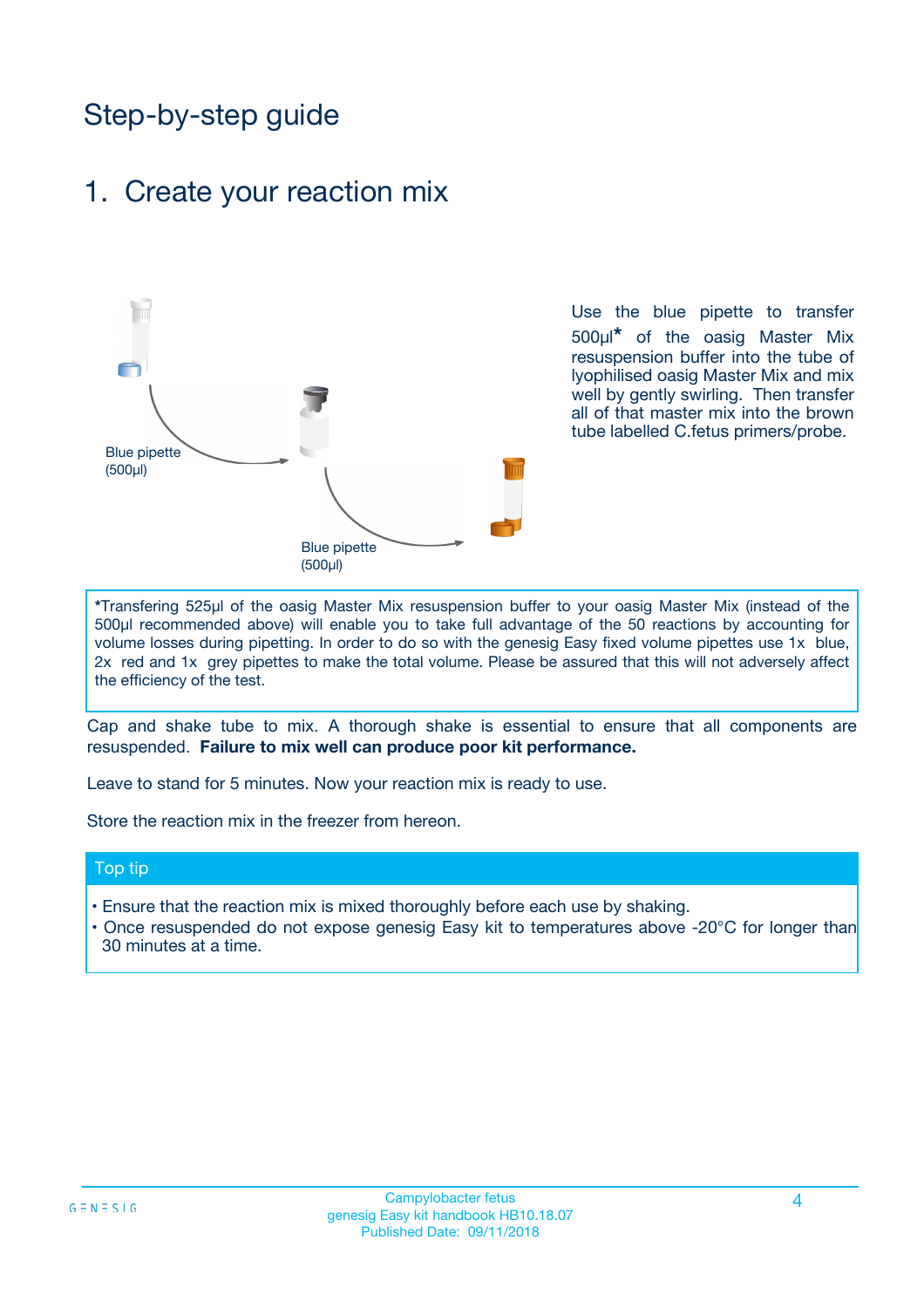## 2. Internal extraction control



Use the blue pipette to transfer 1000µl (2 x 500µl) of template preparation buffer into the Internal Extraction Control DNA tube. Cap and shake tube to mix.

Your kit contains Internal Extraction Control DNA. This is added to your biological sample at the beginning of the DNA extraction process. It is extracted along with the DNA from your target of interest. The q16 will detect the presence of this Internal Extraction Control DNA at the same time as your target. This is the ideal way to show that your DNA extraction process has been **successful.** 

#### **If you are using an alternative extraction kit:**

Use the red pipette to transfer 10µl of Internal Extraction Control DNA to your sample **after** the lysis buffer has been added then follow the rest of the extraction protocol.

#### **If you are using samples that have already been extracted:**

Use the grey pipette to transfer 5µl of Internal Extraction Control DNA to your extracted sample.

### 3. Add reaction mix to all reaction tubes



For every reaction to be run, use the red pipette to add 10µl of your C.fetus reaction mix to every tube.

#### Top tip

- Always pipette the reaction mix directly into the bottom of the tube.
- You can label the tube lids to aid your reaction setup but avoid labelling tube sides.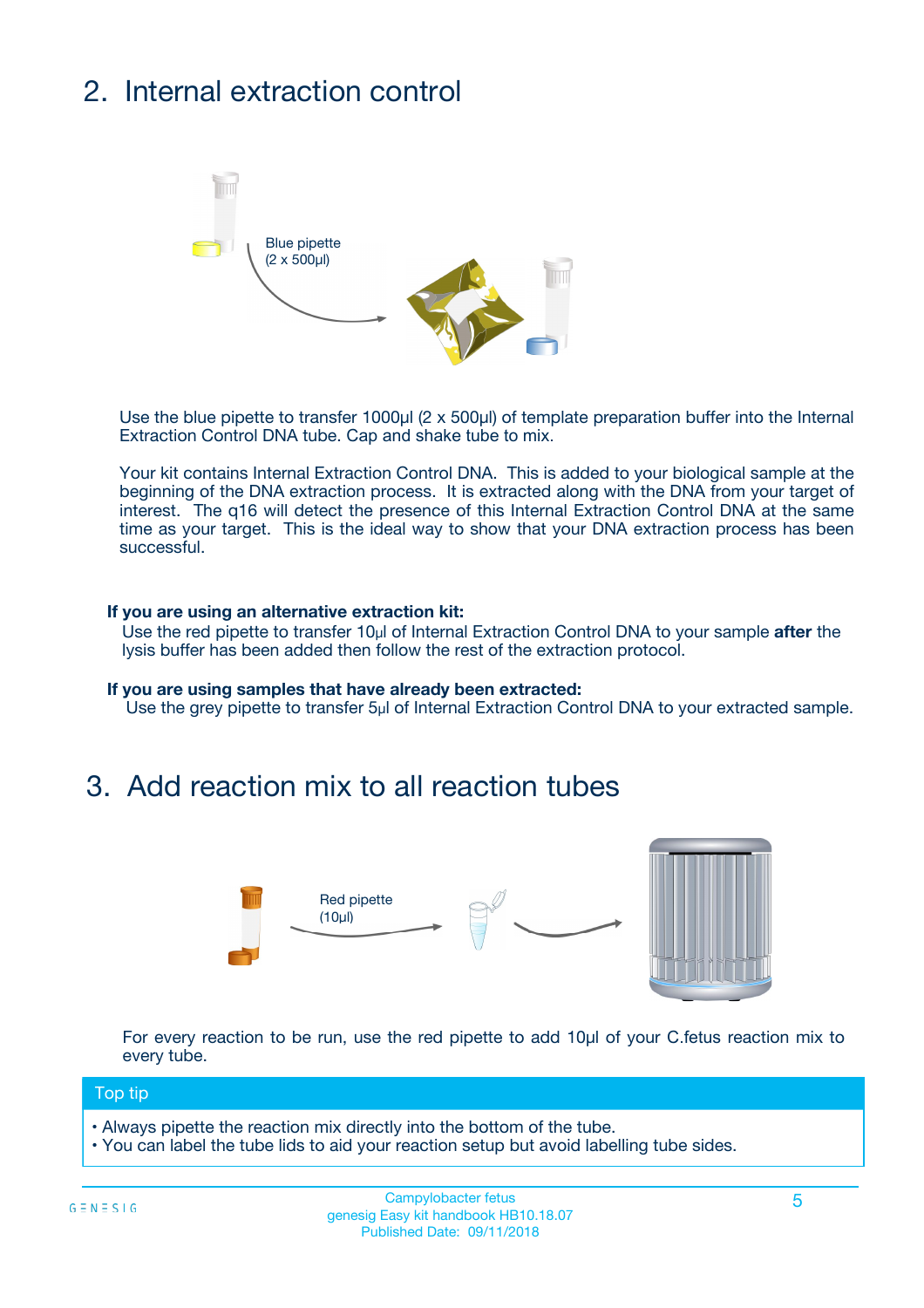### 4. Negative control



For each test you will require a negative control. Instead of DNA, water is used. This sample should typically prove negative thus proving that all of your positive samples really are positive.

To create a negative control reaction simply use the red pipette to add 10µl of the water to the required reaction tubes. Close these tubes after adding the water.

Because some genesig kit targets are common in the environment you may occasionally see a "late" signal in the negative control. The q16 software will take this into account accordingly.

#### Top tip

**•** Always add the water to the side of the tube to reduce the introduction of bubbles.

### 5. Set up a test



For each sample you wish to analyse, use the red pipette to add 10µl of your DNA sample to the required reaction tubes. Close these tubes after adding the sample. Always change pipette tips between samples.

#### Top tip

**•** Always add the DNA sample to the side of the tube to reduce the introduction of bubbles.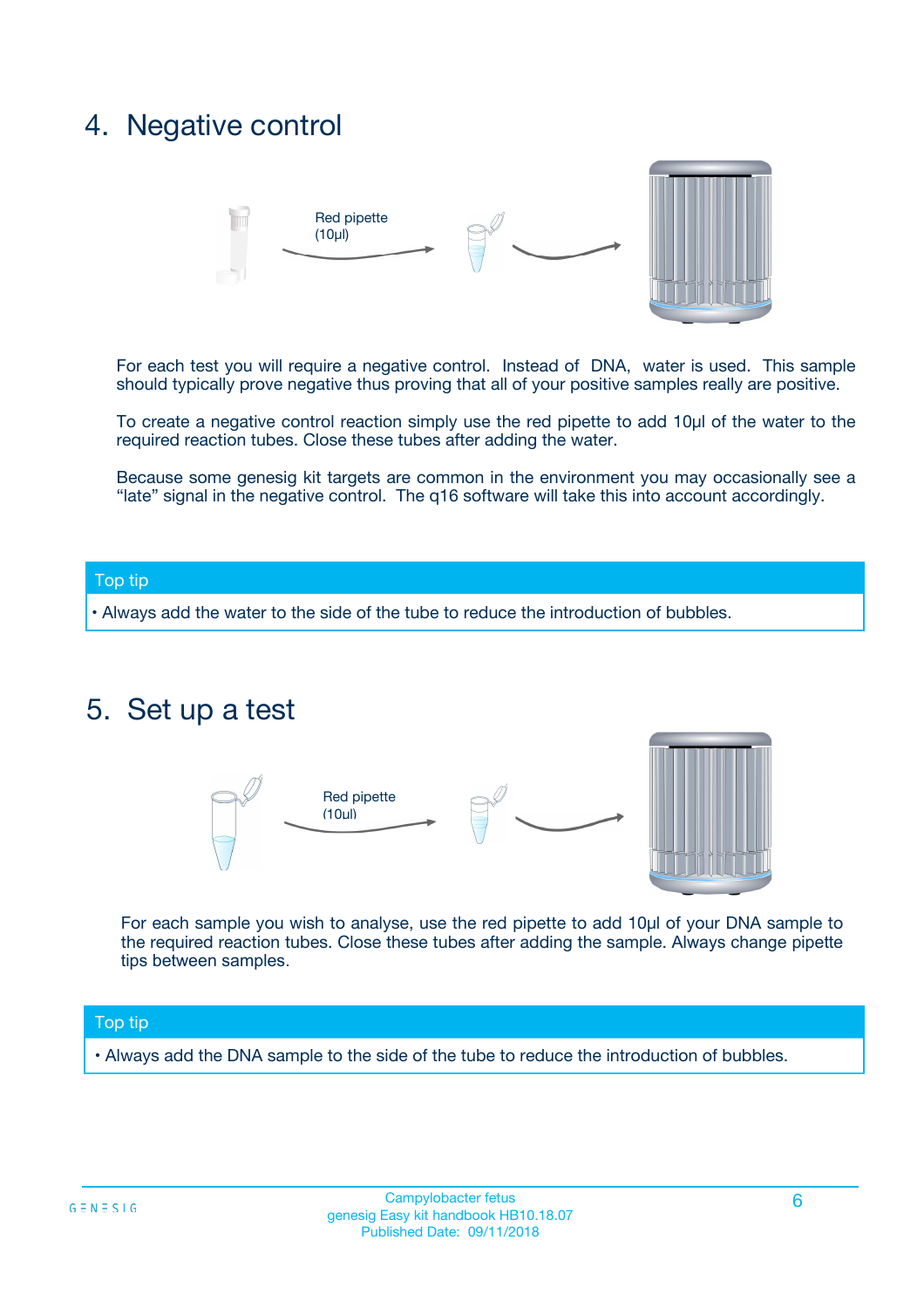### 6. Positive control



Use the blue pipette to transfer 1000µl (2 x 500µl) of template preparation buffer into the positive control template tube. Cap and shake tube to mix.

Each time you run a test you will require a positive control. This is a small portion of DNA from your target of interest. It serves two purposes:

1. It will always test positive so it shows that everything is working as it should be.

2. The q16 software knows how much DNA is present in the positive control. So it can automatically compare your sample of interest with the positive control to calculate the amount of target DNA in your sample.

To create a positive control reaction, simply use 10µl of the positive control instead of your DNA sample.



Take great care when setting up your positive control. The positive control template has the potential to give you a false positive signal in your other samples. Set positive controls up last after all other sample tubes are closed. Always change pipette tips between samples. You may even choose to set up positive controls in a separate room.

#### Top tip

**•** Always add the positive control to the side of the tube to reduce the introduction of bubbles.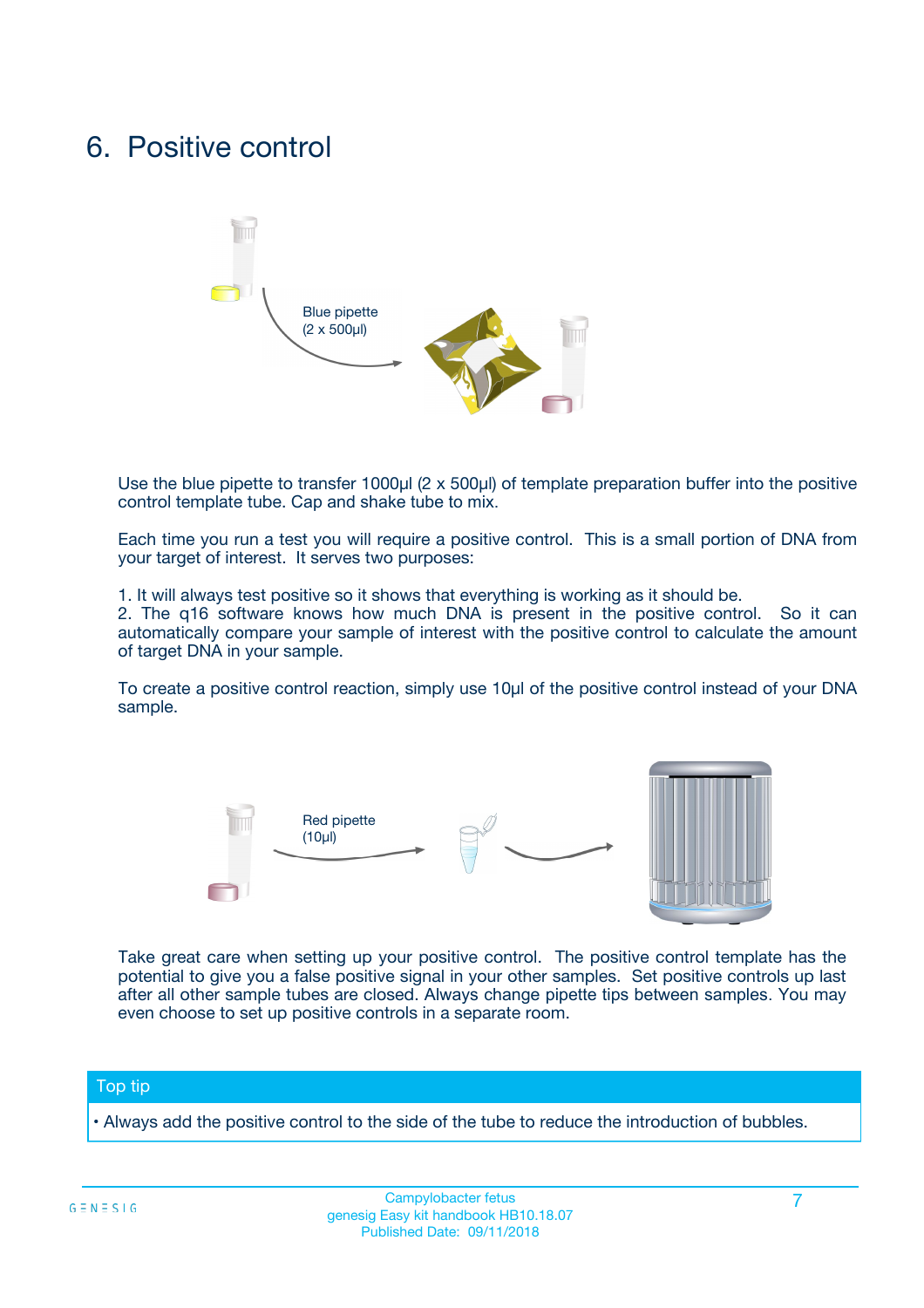## 7. Running the test

Place the tubes into the correct positions in your q16 as defined by the software, this may include positioning of empty tubes to ensure that the q16 lid is balanced. The run can then be started.

| genesig q16 PCR software - 1.2                                               |                                     | $\Box$                                                                                  |
|------------------------------------------------------------------------------|-------------------------------------|-----------------------------------------------------------------------------------------|
| Unsaved (New Experiment 2<br>$\vert \cdot \vert$<br><b>Open Experiments:</b> | <b>D</b> Open<br>Save<br>$\Box$ New | Save As<br><b>C</b> Close<br>$G \equiv N \equiv S \mid G$<br><b>&amp; Configuration</b> |
| Setup<br><b>Results</b><br><b>Stages:</b>                                    |                                     |                                                                                         |
| <b>Notes</b>                                                                 | Samples                             | <b>Tests</b>                                                                            |
| <b>Name and Details</b>                                                      | Color<br>Name                       | Note<br>Color<br>Note<br>Name                                                           |
| New Experiment 2017-10-26 11:06                                              | Sample 1                            | ع<br>条<br>Test 1                                                                        |
| Kit type: genesig® Easy Target Detection kit                                 | Sample 2                            |                                                                                         |
| Instrument Id.:                                                              | Sample 3                            | $\qquad \qquad \blacksquare$<br>$\qquad \qquad \blacksquare$                            |
| Run Completion Time:                                                         | Sample 4                            |                                                                                         |
| <b>Notes</b>                                                                 | Sample 5<br>A<br>v                  | $\triangle$<br>4<br>$\oplus$<br>₩                                                       |
| <b>Well Contents</b>                                                         |                                     | <b>Run</b>                                                                              |
| Pos.<br>Test                                                                 | Sample                              | <b>Run Status</b>                                                                       |
| Test 1<br>-1                                                                 | <b>Negative Control</b>             | $\blacktriangle$                                                                        |
| $\overline{2}$<br>Test 1                                                     | <b>Positive Control</b>             |                                                                                         |
| $\overline{\mathbf{3}}$<br>Test 1                                            | Sample 1                            | Show full log                                                                           |
| Test 1<br>$\overline{4}$                                                     | Sample 2                            |                                                                                         |
| 5<br>Test 1                                                                  | Sample 3                            | <b>Run Control</b>                                                                      |
| 6<br>Test 1                                                                  | Sample 4                            |                                                                                         |
| $\overline{7}$<br>Test 1                                                     | Sample 5                            |                                                                                         |
| 8                                                                            |                                     | $\triangleright$ Start Run<br>Abort Run                                                 |
| <b>JOD FURTY TUDE TO BUILDED IN</b>                                          |                                     | $\overline{\mathbf{v}}$                                                                 |

#### Top tip

- Before loading tubes into the q16, check for bubbles! Flick the bottom of the tubes to remove any bubbles that may have formed during the test setup.
- Apply centrifugal force with a sharp wrist action to ensure all solution is at the bottom of the reaction tube.
- When repeating a test you can use a previous file as a template by clicking 'open' then selecting File name > Files of Type > Experiment file as template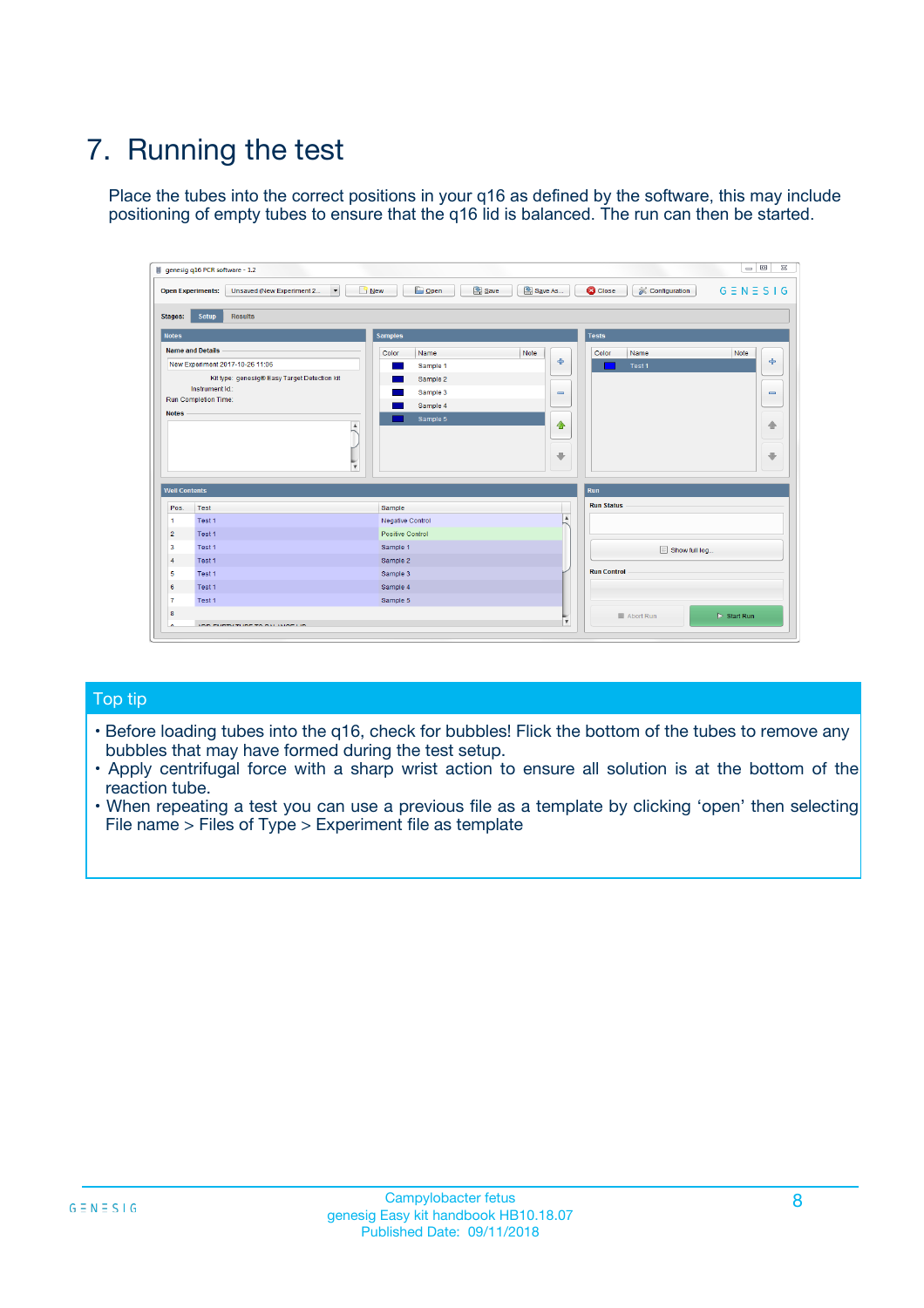### What do my results mean?

Analysis of your data is carried out automatically by the genesig q16. The following information is designed to help you fully understand a result or to troubleshoot:

### "Positive"

#### **Explanation**

Your sample has produced a positive result. Your target of interest is present and you can use the reported quantity.

"Negative"

#### **Explanation**

Your sample has produced a negative result. The target is not present in your sample.

### "Test contaminated"

#### **Explanation**

The Negative Control should be completely free of any DNA. If you see this error message it means that at some point during the setup, the Negative Control has been contaminated with DNA and has given a positive signal. This contamination has invalidated the test. The Positive Control and your test samples are both possible sources of contaminating DNA. The genesig q16 reaction tubes from previous runs will also contain very high amounts of DNA so it is important that these are carefully disposed of after the run is completed and NEVER OPENED. It may be the case that your kits have become contaminated which will lead to the same problem occurring repeatedly.

#### **Solutions**

1. Clean your working area using a commercial DNA remover solution to ensure the area is DNA free at the start of your run and re-run the test

2. If the problem persists then the kit has become contaminated and it will have to be discarded and replaced with a new kit. When you open the new kit, run a simple test to show that changing the kit has solved the problem. Prepare a test which includes only the Positive Control, the Negative Control and one 'mock sample'. For the 'mock sample' add water instead of any sample DNA. The result for the Negative Control and the mock sample should be negative indicating that contamination is no longer present.

#### **Preventive action**

An ideal lab set-up has a 'Clean area' where the test reagents are prepared and a 'sample area' where DNA samples and the Positive Control template are handled. The best workflow involves setting up all the test components (excluding the positive control template) in the clean area and then moving the tests to the sample area for sample and Positive Control addition. If this method is followed then the kit components are always kept away from possible sources of contamination. For extra security the Negative Control can be completely prepared and sealed in the clean area. All work areas should be decontaminated regularly with DNA remover.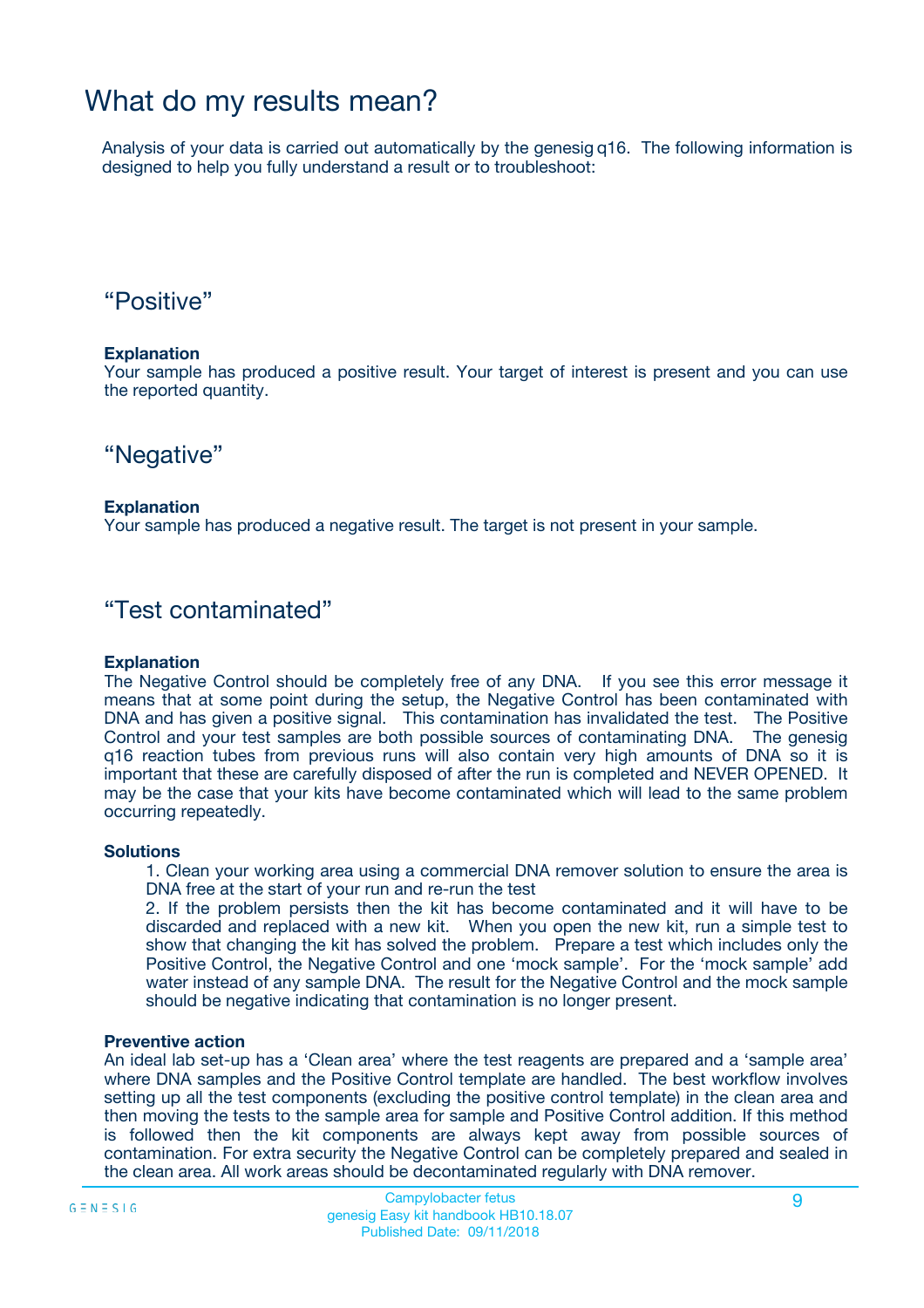### "Sample preparation failed"

#### **Explanation**

The test has failed because the quality of the sample was not high enough. The Internal Extraction Control component identifies whether the sample has been prepared correctly and is of suitable quality. This error message means that this quality control test has failed and the sample quality is not high enough for analysis.

#### **Solutions**

1. Check the sample preparation protocol for any user errors then repeat.

2. Poor quality samples can result from overloading the sample preparation protocol with too much starting material. Try reducing the amount of starting material then repeat.

3. Failing to add the Internal extraction Control DNA to your sample during the sample preparation protocol can also lead to a reported result of "sample preparation failed". Ensure that this step has not been overlooked or forgotten. If your samples are derived from an archive store or from a process separate from your genesig Easy extraction kit; you must add 5µl of Internal Extraction Control DNA into each 0.5ml of your sample to make it suitable for use on the q16.

### "Positive result, poor quality sample"

#### **Explanation**

The test is positive so if you are only interested in obtaining a 'present or absent' answer for your sample then your result is reliable. However, the test contains an Internal Extraction Control component that identifies if the sample is of high quality. This quality control test has failed and the sample is not therefore of high enough quality to accurately calculate the exact copy number of DNA present. If you require quantitative information for your sample then proceed with the solutions below.

#### **Solution**

For appropriate solutions, read the "Sample preparation failed" section of this handbook.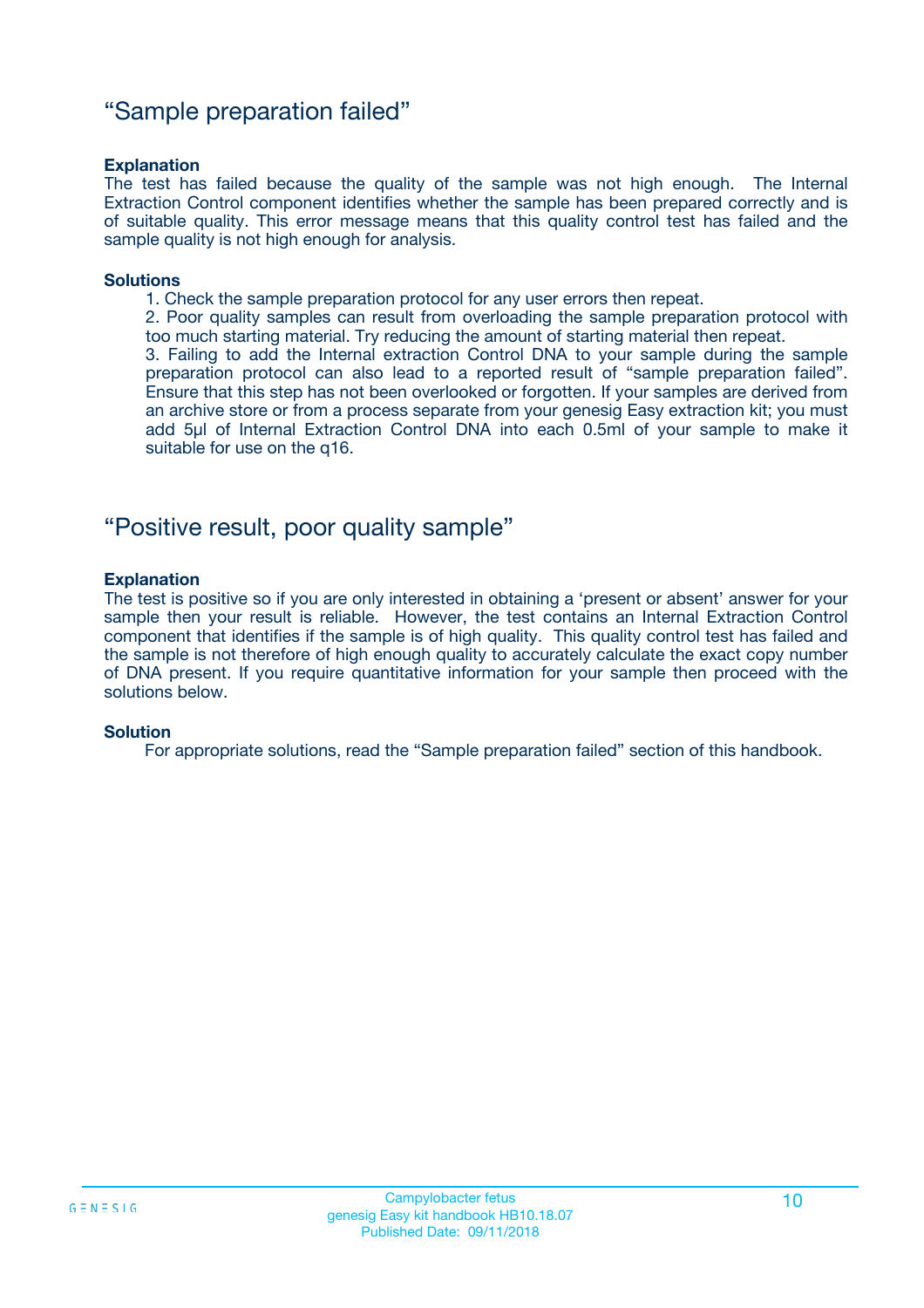### "Test failed"

#### **Explanation**

The test has failed because the Positive Control has not worked. The Positive Control is present to show that all aspects of the test are working correctly together. When this control test fails, the test as a whole is invalidated. This finding indicates that a problem has occurred in the reaction set-up part of the experiment and has nothing to do with sample preparation.

#### **Solutions**

- 1. Check the entire workflow and test set-up to look for any user errors, then repeat the test e.g. have the right colour pipettes and solutions been used with the correct tubes?
- 2. Ensure the positive and negative controls are inserted into the correct wells of your q16.

3. A component of the test may have 'gone off' due to handing errors, incorrect storage or exceeding the shelf life. When you open a new kit, run a simple test to show that changing the kit has solved the problem. Prepare a test which includes only the Positive Control, the Negative Control and one 'mock sample'. For the 'mock sample' add internal control template instead of any sample DNA. If the Positive Control works, the mock sample will now be called as a negative result.

### "Test failed and is contaminated"

#### **Explanation**

The Positive Control is indicating test failure, and the Negative Control is indicating test contamination. Please read the "Test Failed" and "Test contamination" sections of this technical support handbook for a further explanation.

#### **Solution**

For appropriate solutions, read both the "Test failed" and "Test contaminated" sections of this handbook.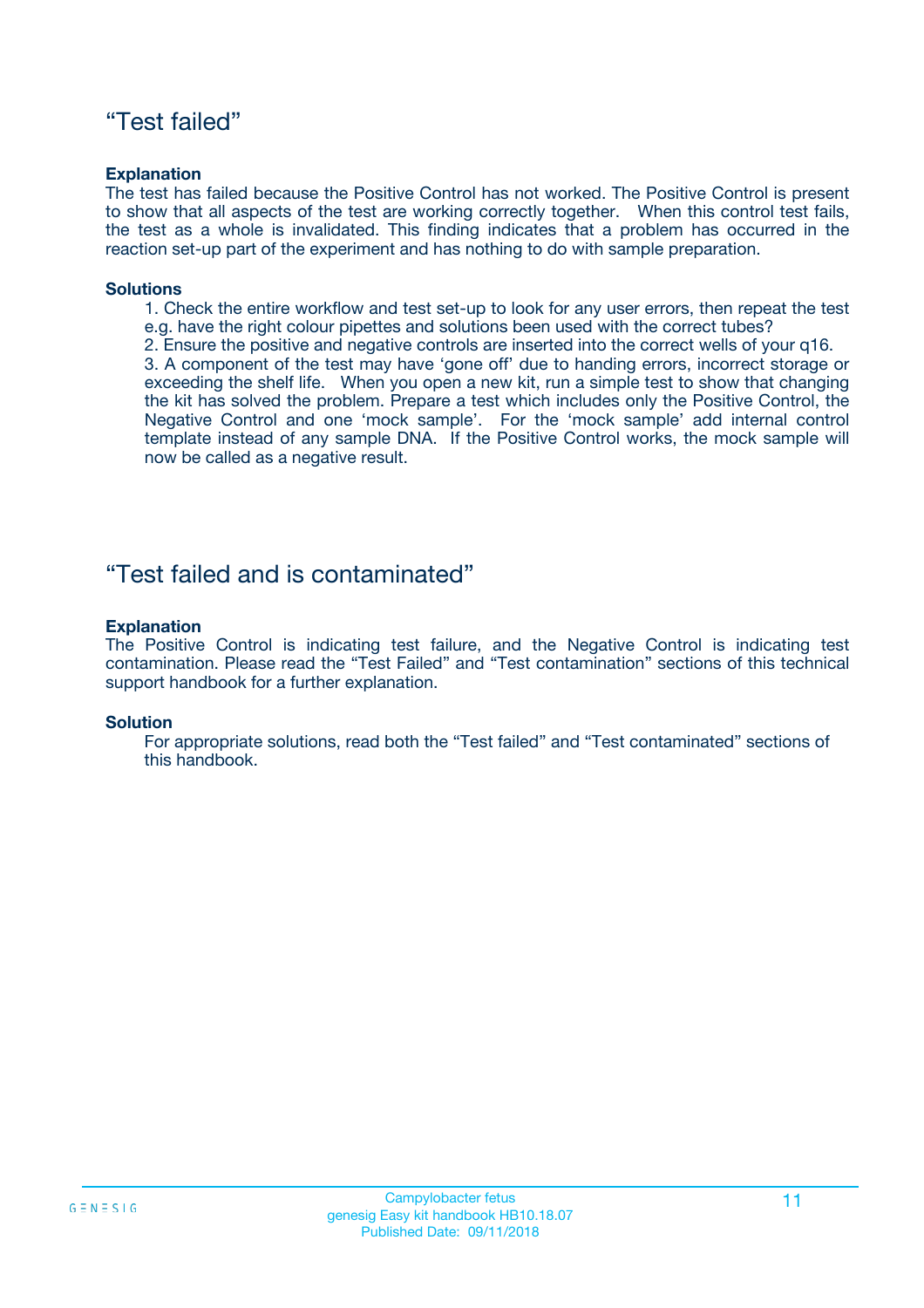## Campylobacter fetus

Campylobacter foetus is a rod shaped, motile, Gram-negative bacteria with a characteristic spiral curve morphology. Its genome has a circular DNA structure and codes for some 1820 genes. The bacterial pathogen is pathologically important in cattle and sheep where it can cause abortion. There are two distinct subspecies of this bacterium that cause infection by different means, the subspecies are Venerealis and Fetus.

Campylobacter fetus interacts and disrupts reproduction cycles. It does this by either causing infertility in the female cattle by infection transmitted from the mucus layer of the male prepuce as in the case of the subspecies Venerealis. The subspecies Fetus infects the host when ingested – this subspecies can also infect humans by this method resulting in symptoms from severe intestinal inflammation to septicemia in immunocompromised individuals.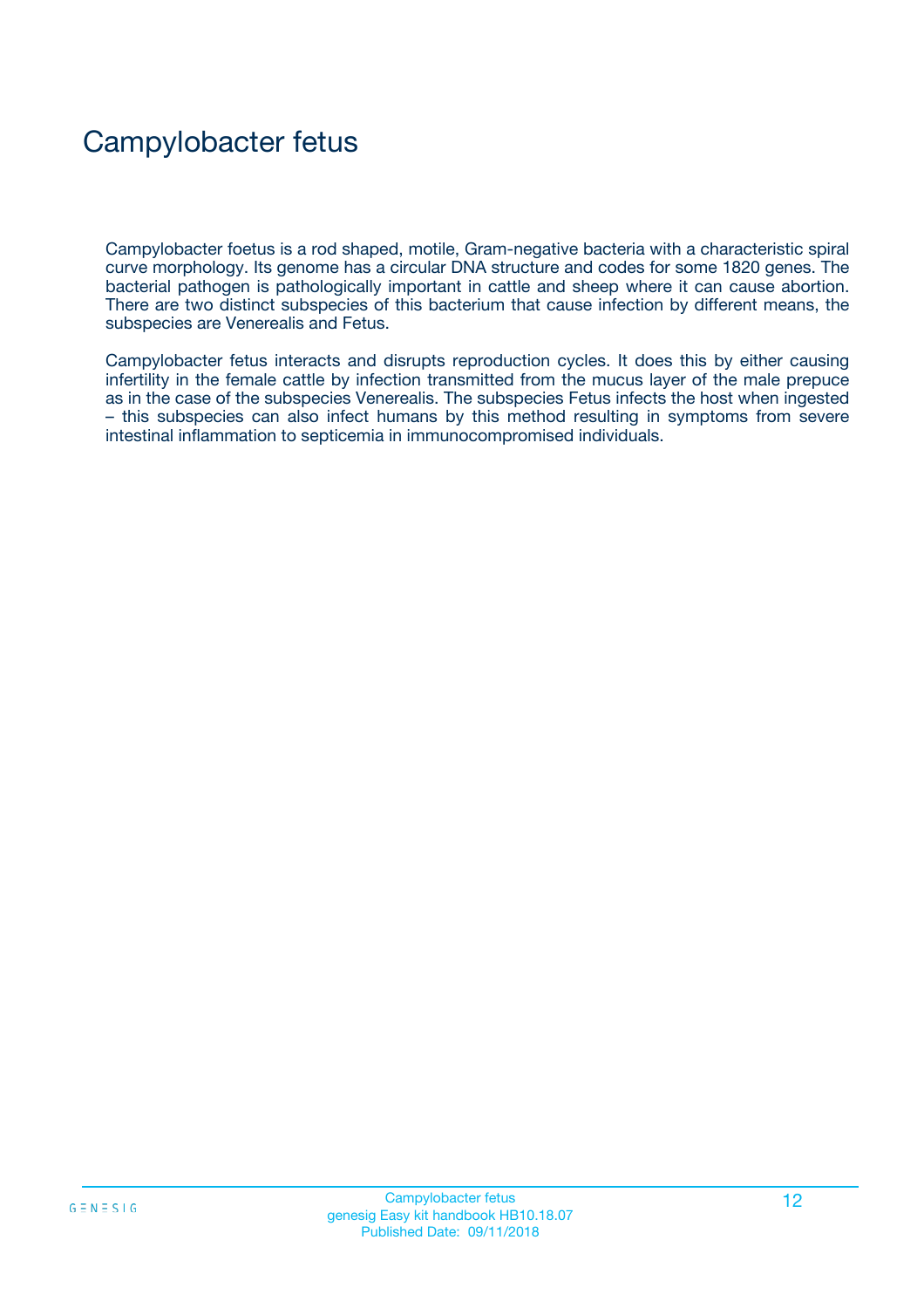### **Specificity**

The Primerdesign genesig Kit for Campylobacter fetus (C.fetus) genomes is designed for the in vitro quantification of C.fetus genomes. The kit is designed to have a broad detection profile. Specifically, the primers represent 100% homology with over 95% of the NCBI database reference sequences available at the time of design.

The dynamics of genetic variation means that new sequence information may become available after the initial design. Primerdesign periodically reviews the detection profiles of our kits and when required releases new versions.

The primers have 100% homology with with over 95% of reference sequences contained in the NCBI database.

If you require further information, or have a specific question about the detection profile of this kit then please send an e.mail to enquiry@primerdesign.co.uk and our bioinformatics team will answer your question.